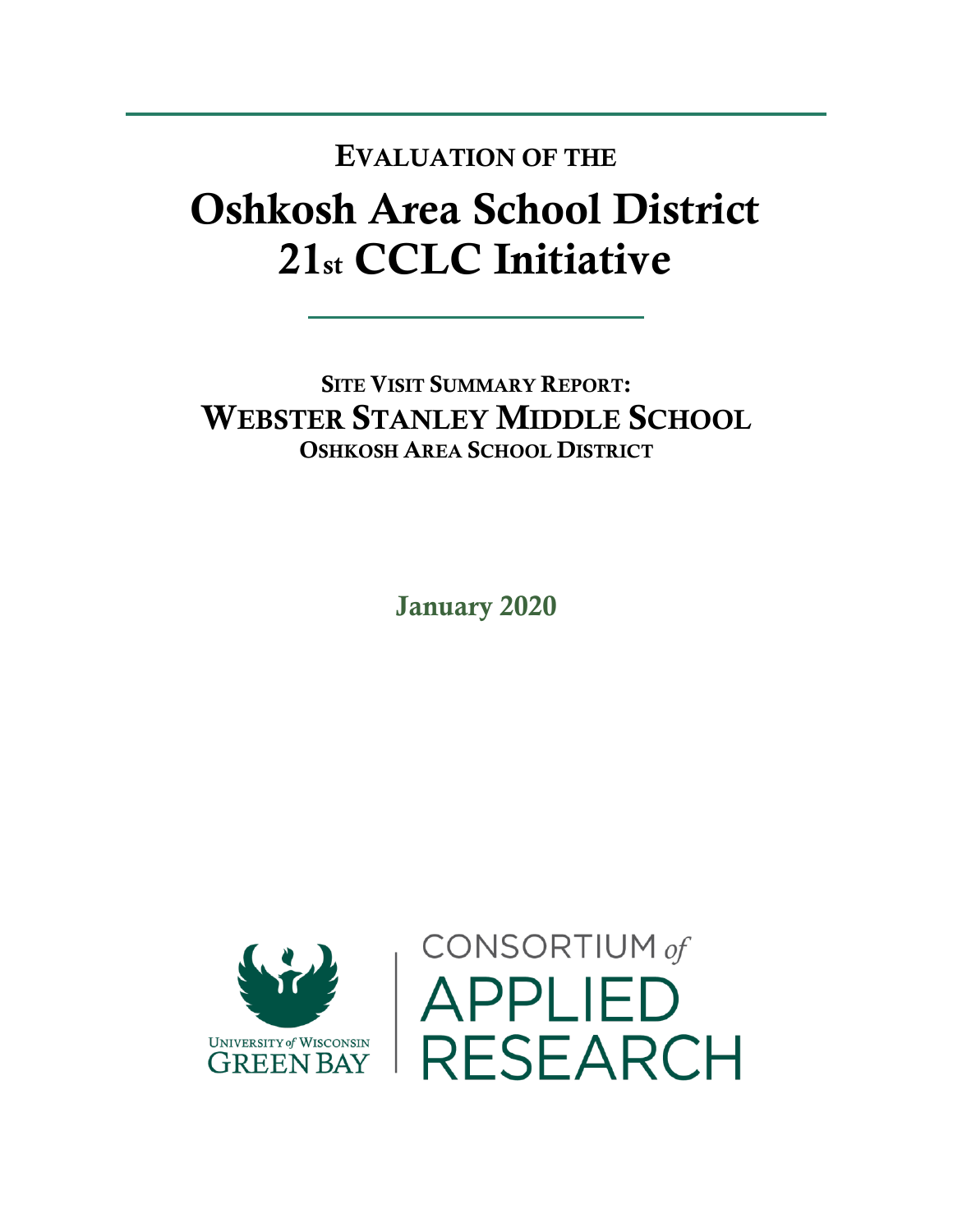|                                                                                                                                                                                                                                                                                                                                                                                                                                                                                                      | 1                                               | $\overline{2}$                                | $\overline{3}$      | 4                | <b>NR</b>                                                 |  |  |  |
|------------------------------------------------------------------------------------------------------------------------------------------------------------------------------------------------------------------------------------------------------------------------------------------------------------------------------------------------------------------------------------------------------------------------------------------------------------------------------------------------------|-------------------------------------------------|-----------------------------------------------|---------------------|------------------|-----------------------------------------------------------|--|--|--|
| <b>Elements of Strong Programs</b>                                                                                                                                                                                                                                                                                                                                                                                                                                                                   | <b>Must</b><br><b>Address</b><br>and<br>Improve | <b>Some</b><br><b>Progress</b><br><b>Made</b> | <b>Satisfactory</b> | <b>Excellent</b> | <b>Cannot rate</b><br>based on<br>information<br>gathered |  |  |  |
| Focus Area 1: Program activities are geared toward rigorous academic and socio-emotional enrichment                                                                                                                                                                                                                                                                                                                                                                                                  |                                                 |                                               |                     |                  |                                                           |  |  |  |
| 1. SUPPLEMENTAL ACADEMIC ENRICHMENT:<br>Academic activities, other than homework, are offered<br>to students that promote engagement and stimulate<br>thinking.                                                                                                                                                                                                                                                                                                                                      | $\overline{1}$                                  |                                               | 3                   | $\overline{4}$   | <b>NR</b>                                                 |  |  |  |
| Program staff provided homework assistance each day and ensured students had as much time as they wanted to<br>complete homework. In addition, program staff worked to embed academic concepts in other aspects of the program.<br>However, academic concepts were not observed on the day of the site visit, with few students selecting homework as the<br>activity to complete.                                                                                                                   |                                                 |                                               |                     |                  |                                                           |  |  |  |
| 2. OPPORTUNITIES FOR INDIVIDUAL SUPPORT:<br>Individual or small group tutoring, or one-on-one time,<br>is available for students who need additional academic<br>or emotional support.                                                                                                                                                                                                                                                                                                               | 1                                               | $\overline{2}$                                | 3                   | $\overline{4}$   | <b>NR</b>                                                 |  |  |  |
| Students in the program received individual help if needed by program staff. Program staff were observed to have good<br>rapport with students and had positive working relationships.                                                                                                                                                                                                                                                                                                               |                                                 |                                               |                     |                  |                                                           |  |  |  |
| <b>3. PROGRAM ACTIVITIES PROMOTE THE</b><br>DEVELOPMENT OF SOCIO-EMOTIONAL SKILLS:<br>Activities incorporate life-skills such as character<br>education, drug and alcohol prevention, anger<br>management skills, leadership skills, etc.                                                                                                                                                                                                                                                            | 1                                               | $\overline{2}$                                |                     | $\overline{4}$   | <b>NR</b>                                                 |  |  |  |
| The program regularly provided activities that involved mindful thinking, leadership, and socio-emotional concepts. For<br>example, students in the middle school program were paired with elementary students for a reading program. On the day of<br>the site visit, students were observed to be involved with New Years goal setting and an interactive journal activity. Although<br>these activities were well-throughout, the students appeared to be bored at times or unsure of what to do. |                                                 |                                               |                     |                  |                                                           |  |  |  |
| Focus Area 2: Program activities are linked to the regular school day                                                                                                                                                                                                                                                                                                                                                                                                                                |                                                 |                                               |                     |                  |                                                           |  |  |  |
| 4. LINKS TO THE SCHOOL DAY: Program staff<br>incorporate school curriculum into afterschool<br>programming and align activities with school standards.<br>Program utilizes school space and shares resources.                                                                                                                                                                                                                                                                                        | $\blacktriangleleft$                            | $\mathfrak{D}$                                |                     |                  | NR                                                        |  |  |  |
| The principal of the school was supportive and teachers provided program staff important information about the school-day.<br>Space was available to the afterschool program, and the program had partnered with school organizations (such as Track<br>and Cross Country) to ensure students could attend multiple opportunities afterschool.                                                                                                                                                       |                                                 |                                               |                     |                  |                                                           |  |  |  |
| 5. SCHOOL PERSONNEL ACTIVELY INVOLVED<br>WITH THE PROGRAM: School-day teachers or other<br>school personnel participate directly or indirectly in the<br>administration of the program to support academic<br>enrichment.                                                                                                                                                                                                                                                                            | 1                                               | $\overline{2}$                                |                     | $\overline{4}$   | <b>NR</b>                                                 |  |  |  |
| One school day teacher worked with the afterschool program to facilitate homework. Other teachers in the school<br>communicated with program staff regarding the needs of the program.                                                                                                                                                                                                                                                                                                               |                                                 |                                               |                     |                  |                                                           |  |  |  |